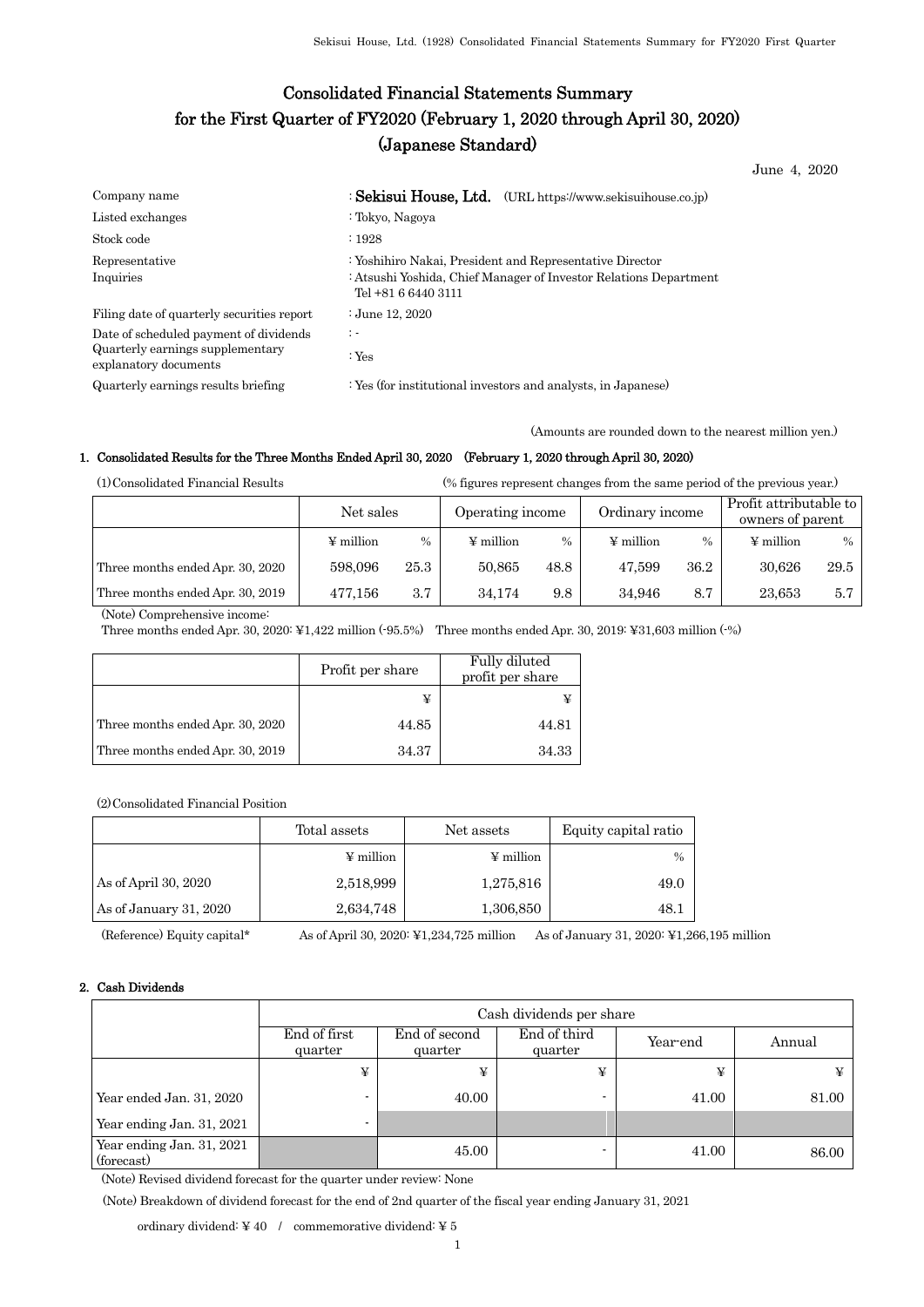#### 3. Consolidated Results Forecast for FY2020 (February 1, 2020 through January 31, 2021)

| (% figures represent changes from the same period of the previous year.) |
|--------------------------------------------------------------------------|
|--------------------------------------------------------------------------|

|                              | Net sales         |      | Operating income  |      | Ordinary income   |               | Profit attributable to<br>owners of parent |               | Profit<br>per share |
|------------------------------|-------------------|------|-------------------|------|-------------------|---------------|--------------------------------------------|---------------|---------------------|
|                              | $\angle$ millions | $\%$ | $\angle$ millions | $\%$ | $\angle$ millions | $\frac{0}{0}$ | $\angle$ millions                          | $\frac{0}{0}$ |                     |
| Year ending January 31, 2021 | 2.585,000         | 7.0  | 206,000           | 0.4  | 205,000           | (4.2)         | 137,000                                    | (3.0)         | 202.52              |

(Note) Revised forecast for the quarter under review: None

The impact of the spread of COVID-19 on the Company's business is described in the news release, "Statement regarding the Impact of the COVID-19 Coronavirus," dated May 21, 2020, and the Company is currently analyzing the impact on its full-year financial forecasts. Therefore, the Company will leave its consolidated forecasts for the fiscal year ending January 31, 2021, announced on March 5, 2020, as they are and will promptly announce any impact on its business that should be disclosed.

#### Notes

(1)Changes in significant subsidiaries (changes in specific subsidiaries that caused a change in scope of consolidation): Not applicable New Consolidated Companies: - Excluded: -

(2)Application of accounting treatment specific to the preparations for consolidated quarterly financial statements: Not applicable

(3)Changes in accounting policies, accounting estimates and restatements

(a) Changes in accounting policies due to amendment of accounting standards: Not Applicable

(b) Changes in accounting policies due other than (a): Not applicable

(c) Changes in accounting estimates: Not applicable

(d) Restatements: Not applicable

(4)Number of shares outstanding (common stock)

(i) Number of shares outstanding at the end of each period (including treasury stock):

As of Apr. 30, 2020: 684,683,466 shares As of Jan. 31, 2020: 690,683,466 shares

(ii) Number of treasury stock at the end of each period:

As of Apr. 30, 2020: 2,853,209 shares As of Jan. 31, 2020: 7,222,070 shares

(iii) Average number of shares outstanding in each period (cumulative quarterly consolidated accounting period):

Three months ended Apr. 30, 2020: 682,863,213 shares Three months ended Apr. 30, 2019: 688,159,159 shares

## \* This quarterly financial results report is exempt from quarterly review.

#### \* Notes Regarding the Appropriate Use of Results Forecasts and Other Important Matters

Descriptions regarding forward-looking statements, etc. contained in these materials are based on information currently available to the Company and certain assumptions judged reasonable. The Company makes no warranty as to the feasibility of its projections. Future results may differ materially from projections due to various factors. For the assumptions underlying the earnings forecast, please see "(3) Information Regarding Consolidated Results Forecast" in "1. Qualitative Information Regarding Consolidated Results for the Three Months under Review" of the "Attached Material" on page 9.

(Obtaining supplementary explanatory documents)

The Company plans to hold a briefing for institutional investors and analysts on June 4, 2020. Relevant financial explanatory documents to be handed out at the briefing will be posted on our official website on the same day.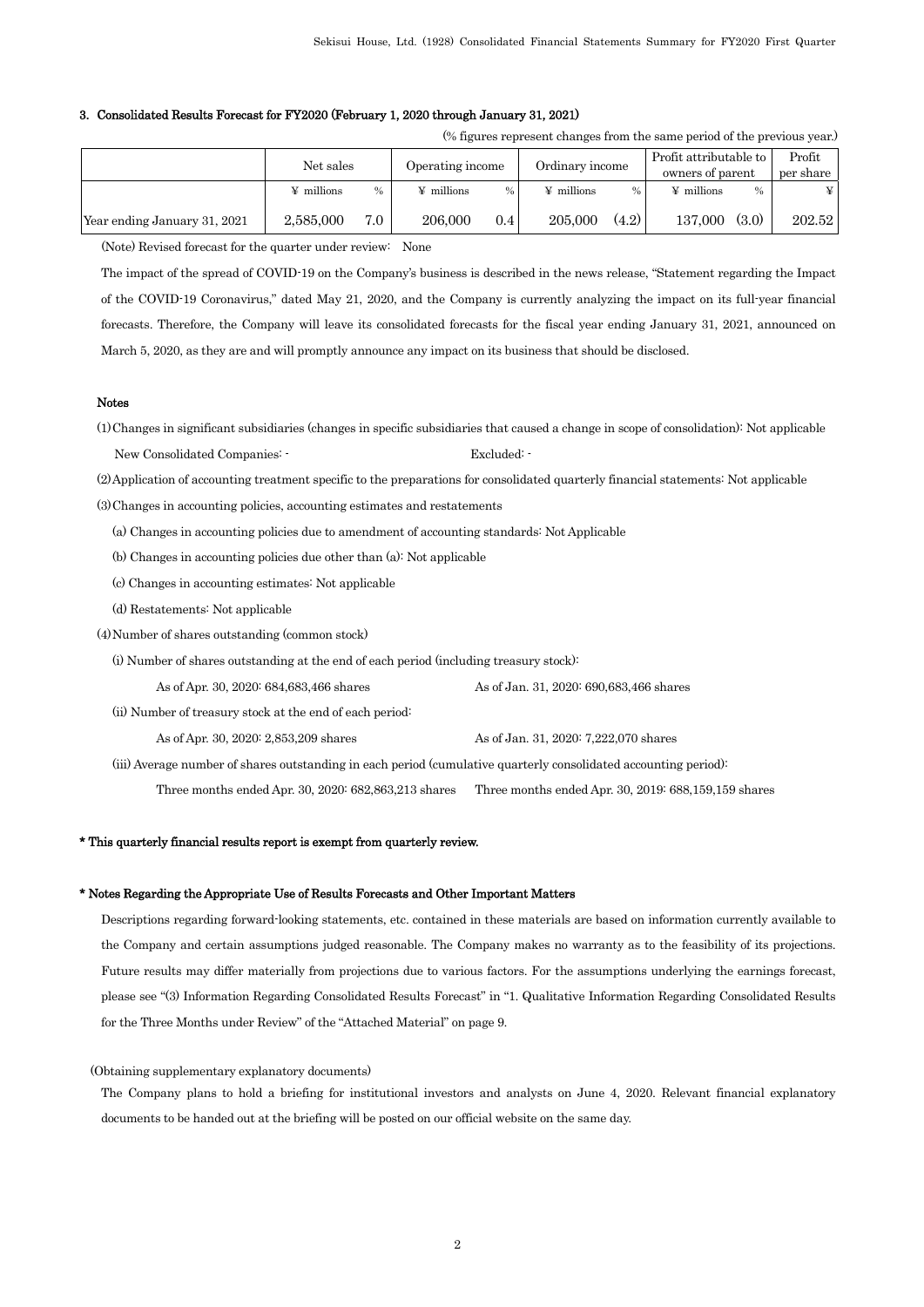# TABLE OF CONTENTS OF THE ATTACHED MATERIAL

|    | Qualitative Information Regarding the Consolidated Results for the Three Months under Review ····························· 6                                                                                                                                                                                                                                                                                          |  |
|----|-----------------------------------------------------------------------------------------------------------------------------------------------------------------------------------------------------------------------------------------------------------------------------------------------------------------------------------------------------------------------------------------------------------------------|--|
|    | (1)                                                                                                                                                                                                                                                                                                                                                                                                                   |  |
|    | (2)                                                                                                                                                                                                                                                                                                                                                                                                                   |  |
|    | $\hbox{Information Regarding Consolidated Results Forecast  \\\hbox{ \begin{minipage}{10cm} \textbf{0.01cm} \textbf{0.01cm} \textbf{0.01cm} \textbf{0.01cm} \textbf{0.01cm} \textbf{0.01cm} \textbf{0.01cm} \textbf{0.01cm} \textbf{0.01cm} \textbf{0.01cm} \textbf{0.01cm} \textbf{0.01cm} \textbf{0.01cm} \textbf{0.01cm} \textbf{0.01cm} \textbf{0.01cm} \textbf{0.01cm} \textbf{0.01cm} \textbf{0.01cm} \$<br>(3) |  |
| 2. |                                                                                                                                                                                                                                                                                                                                                                                                                       |  |
|    | (1)                                                                                                                                                                                                                                                                                                                                                                                                                   |  |
|    | Consolidated Quarterly Statement of Income and Consolidated Quarterly Statement of Comprehensive income  12<br>(2)                                                                                                                                                                                                                                                                                                    |  |
|    | Consolidated Quarterly Statement of Income                                                                                                                                                                                                                                                                                                                                                                            |  |
|    |                                                                                                                                                                                                                                                                                                                                                                                                                       |  |
|    | Consolidated Quarterly Statement of Comprehensive Income                                                                                                                                                                                                                                                                                                                                                              |  |
|    |                                                                                                                                                                                                                                                                                                                                                                                                                       |  |
|    | (3)                                                                                                                                                                                                                                                                                                                                                                                                                   |  |
|    |                                                                                                                                                                                                                                                                                                                                                                                                                       |  |
|    | (Notes on significant changes in the amount of shareholders' equity) $\cdots$ $\cdots$ $\cdots$ $\cdots$ $\cdots$ $\cdots$ $\cdots$ $\cdots$ $\cdots$ $\cdots$ $\cdots$ $\cdots$ $\cdots$ $\cdots$ $\cdots$ $\cdots$ $\cdots$ $\cdots$ $\cdots$ $\cdots$                                                                                                                                                              |  |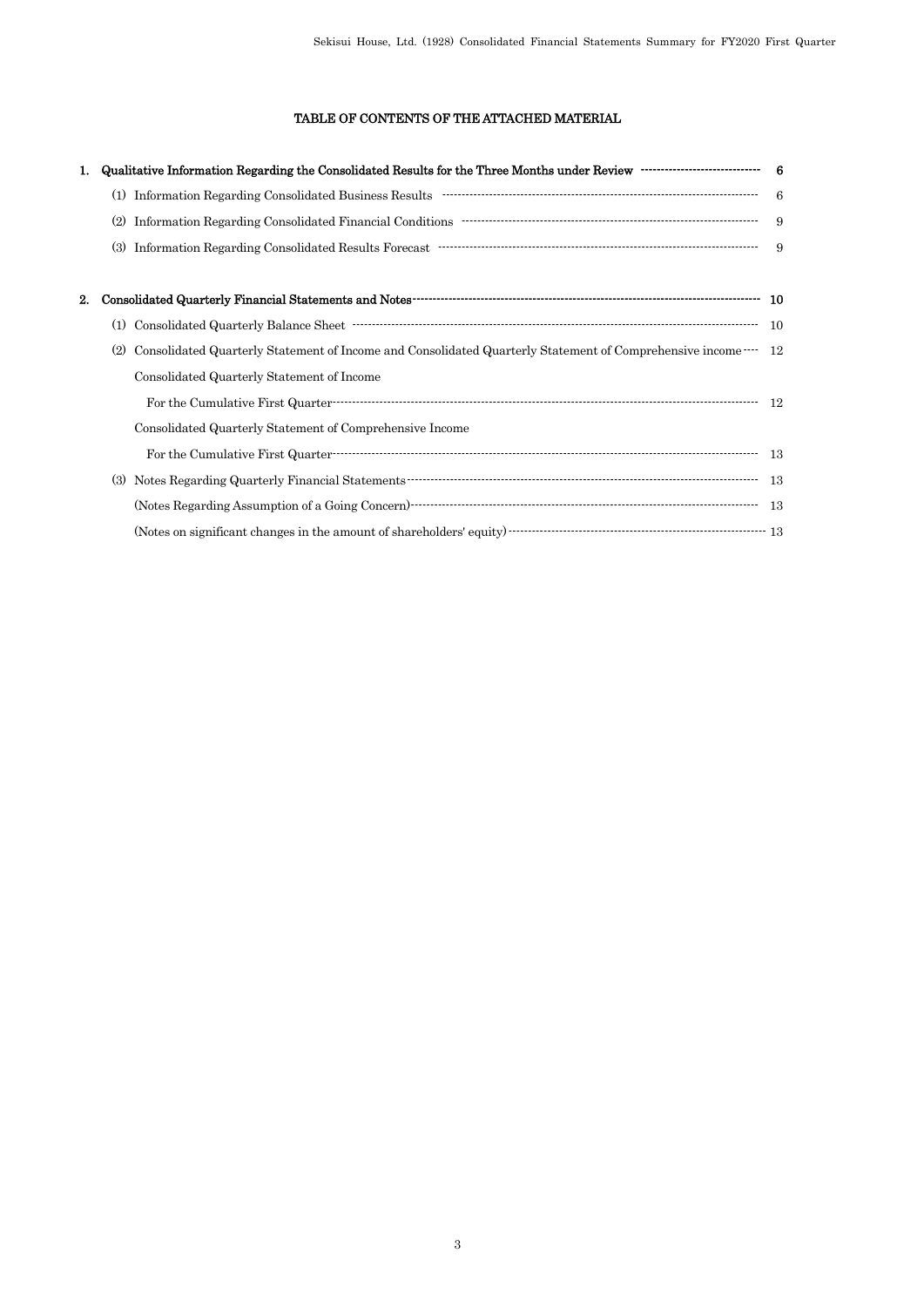# Appendix: Segment breakdown for the Three Months Ended April 30, 2020

# Consolidated

| (1) Sales<br>$\Psi$ millions    |                                 |                                         |                                         |           |  |
|---------------------------------|---------------------------------|-----------------------------------------|-----------------------------------------|-----------|--|
|                                 |                                 | Three months<br>ended<br>April 30, 2019 | Three months<br>ended<br>April 30, 2020 | $YOY$ (%) |  |
|                                 | Custom detached houses          | 85,180                                  | 71,397                                  | (16.2)    |  |
| Built-to-order<br>Business      | Rental housing                  | 83,224                                  | 89,286                                  | 7.3       |  |
|                                 | Architectural/Civil Engineering | 12,424                                  | 84,978                                  | 583.9     |  |
|                                 | Subtotal                        | 180,830                                 | 245,663                                 | 35.9      |  |
| Supplied<br>Housing<br>Business | Remodeling                      | 32,379                                  | 31,684                                  | (2.1)     |  |
|                                 | Real estate management fees     | 133,529                                 | 139,810                                 | 4.7       |  |
|                                 | Subtotal                        | 165,908                                 | 171,494                                 | 3.4       |  |
|                                 | Houses for sale                 | 36,932                                  | 26,272                                  | (28.9)    |  |
| Development<br>Business         | Condominiums                    | 19,719                                  | 28,972                                  | 46.9      |  |
|                                 | Urban redevelopment             | 14,387                                  | 37,086                                  | 157.8     |  |
|                                 | Subtotal                        | 71,039                                  | 92,331                                  | 30.0      |  |
| Overseas Business               |                                 | 40,512                                  | 70,073                                  | 73.0      |  |
| Other businesses                |                                 | 18,865                                  | 18,535                                  | (1.8)     |  |
|                                 | Consolidated                    | 477,156                                 | 598,096                                 | 25.3      |  |

# (2) Operating income and Operating margin  $\qquad$   $\qquad$   $\qquad$   $\qquad$   $\qquad$   $\qquad$   $\qquad$   $\qquad$   $\qquad$   $\qquad$   $\qquad$   $\qquad$   $\qquad$   $\qquad$   $\qquad$   $\qquad$   $\qquad$   $\qquad$   $\qquad$   $\qquad$   $\qquad$   $\qquad$   $\qquad$   $\qquad$   $\qquad$   $\qquad$   $\qquad$   $\qquad$   $\qquad$   $\qquad$

|                                 |                                 | Three months     | Three months     |           |
|---------------------------------|---------------------------------|------------------|------------------|-----------|
|                                 |                                 | ended            | ended            |           |
|                                 |                                 | April 30, 2019   | April 30, 2020   | $YOY$ (%) |
|                                 |                                 | Amount           | Amount           |           |
|                                 |                                 | Operating margin | Operating margin |           |
|                                 | Custom detached houses          | 8,932            | 5,450            | (39.0)    |
|                                 |                                 | 10.5%            | 7.6%             |           |
|                                 |                                 | 8,962            | 8,766            | (2.2)     |
|                                 | Rental housing                  | 10.8%            | 9.8%             |           |
| Built-to-order<br>Business      |                                 | (133)            | 9,459            |           |
|                                 | Architectural/Civil Engineering | $(1.1\%)$        | 11.1%            |           |
|                                 |                                 | 17,761           | 23,675           | 33.3      |
|                                 | Subtotal                        | 9.8%             | 9.6%             |           |
|                                 |                                 | 4,417            | 3,998            | (9.5)     |
|                                 | Remodeling                      | 13.6%            | 12.6%            |           |
| Supplied<br>Housing<br>Business |                                 | 11,680           | 12,624           | 8.1       |
|                                 | Real estate management fees     | 8.7%             | 9.0%             |           |
|                                 | Subtotal                        | 16,097           | 16,622           | 3.3       |
|                                 |                                 | 9.7%             | 9.7%             |           |
|                                 |                                 | 2,875            | 1,045            | (63.6)    |
|                                 | Houses for sale                 | 7.8%             | 4.0%             |           |
| Development<br>Business         |                                 | 2,841            | 4,387            | 54.4      |
|                                 | Condominiums                    | 14.4%            | 15.1%            |           |
|                                 |                                 | 2,088            | 8,394            | 302.0     |
|                                 | Urban redevelopment             | 14.5%            | 22.6%            |           |
|                                 |                                 | 7,805            | 13,827           | 77.2      |
|                                 | Subtotal                        | 11.0%            | 15.0%            |           |
| Overseas Business               |                                 | 2,969            | 8,107            | 173.0     |
|                                 |                                 | 7.3%             | 11.6%            |           |
|                                 |                                 | (86)             | (932)            |           |
|                                 | Other businesses                | $(0.5\%)$        | $(5.0\%)$        |           |
|                                 | Eliminations and back office    | (10, 372)        | (10, 435)        |           |
|                                 |                                 | 34,174           | 50,865           | 48.8      |
| Consolidated                    |                                 | 7.2%             | 8.5%             |           |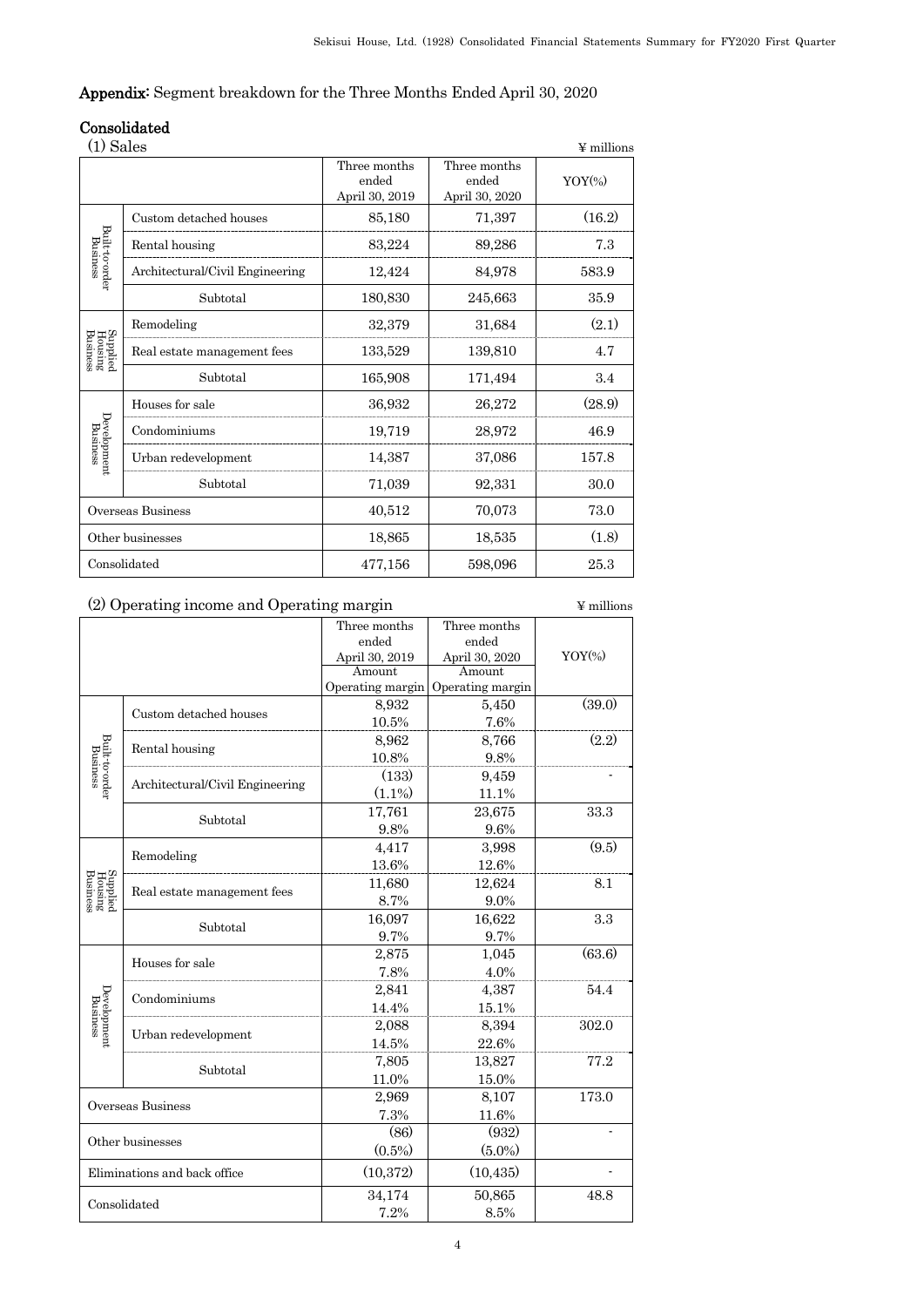|                                 | (3) Orders                      |                                         |                                         | $\Psi$ millions      |
|---------------------------------|---------------------------------|-----------------------------------------|-----------------------------------------|----------------------|
|                                 |                                 | Three months<br>ended<br>April 30, 2019 | Three months<br>ended<br>April 30, 2020 | $YOY$ <sup>(%)</sup> |
|                                 | Custom detached houses          | 102,798                                 | 78,861                                  | (23.3)               |
|                                 | Rental housing                  | 107,210                                 | 91,271                                  | (14.9)               |
| Built-to-order<br>Business      | Architectural/Civil Engineering | 18,122                                  | 95,711                                  | 428.1                |
|                                 | Subtotal                        | 228,132                                 | 265,843                                 | 16.5                 |
|                                 | Remodeling                      | 42,507                                  | 31,829                                  | (25.1)               |
| Supplied<br>Housing<br>Business | Real estate management fees     | 133,529                                 | 139,810                                 | 4.7                  |
|                                 | Subtotal                        | 176,036                                 | 171,639                                 | (2.5)                |
|                                 | Houses for sale                 | 36,765                                  | 30,863                                  | (16.1)               |
| Development<br>Business         | Condominiums                    | 14,860                                  | 14,280                                  | (3.9)                |
|                                 | Urban redevelopment             | 16,709                                  | 18,518                                  | 10.8                 |
|                                 | Subtotal                        | 68,335                                  | 63,662                                  | (6.8)                |
|                                 | Overseas Business               | 99,690                                  | 59,124                                  | (40.7)               |
| Other businesses                |                                 | 23,920                                  | 11,492                                  | (52.0)               |
| Consolidated                    |                                 | 596,114                                 | 571,761                                 | (4.1)                |

# (4) Order backlog ¥ millions

|                                 |                                 | As of<br>January 31, 2020 | As of<br>April 30, 2021 | $YOY$ $(*)$ |
|---------------------------------|---------------------------------|---------------------------|-------------------------|-------------|
| Built-to-order<br>Business      | Custom detached houses          | 184,302                   | 191,765                 | 4.0         |
|                                 | Rental housing                  | 376,538                   | 378,523                 | 0.5         |
|                                 | Architectural/Civil Engineering | 386,561                   | 397,294                 | 2.8         |
|                                 | Subtotal                        | 947,402                   | 967,582                 | 2.1         |
| Supplied<br>Housing<br>Business | Remodeling                      | 27,976                    | 28,121                  | 0.5         |
|                                 | Real estate management fees     |                           |                         |             |
|                                 | Subtotal                        | 27,976                    | 28,121                  | 0.5         |
|                                 | Houses for sale                 | 41,513                    | 46,104                  | 11.1        |
| Business                        | Condominiums                    | 87,762                    | 73,071                  | (16.7)      |
| Development                     | Urban redevelopment             | 30,613                    | 12,045                  | (60.7)      |
|                                 | Subtotal                        | 159,889                   | 131,221                 | (17.9)      |
| Overseas Business               |                                 | 222,324                   | 211,375                 | (4.9)       |
| Other businesses                |                                 | 50,854                    | 43,812                  | (13.8)      |
| Consolidated                    |                                 | 1,408,448                 | 1,382,113               | (1.9)       |

The Architectural and Civil Engineering Business was included in the reporting segment starting with the first quarter under review. Therefore, figures for the first quarter of the previous fiscal year are also presented after the reclassification.

#### 5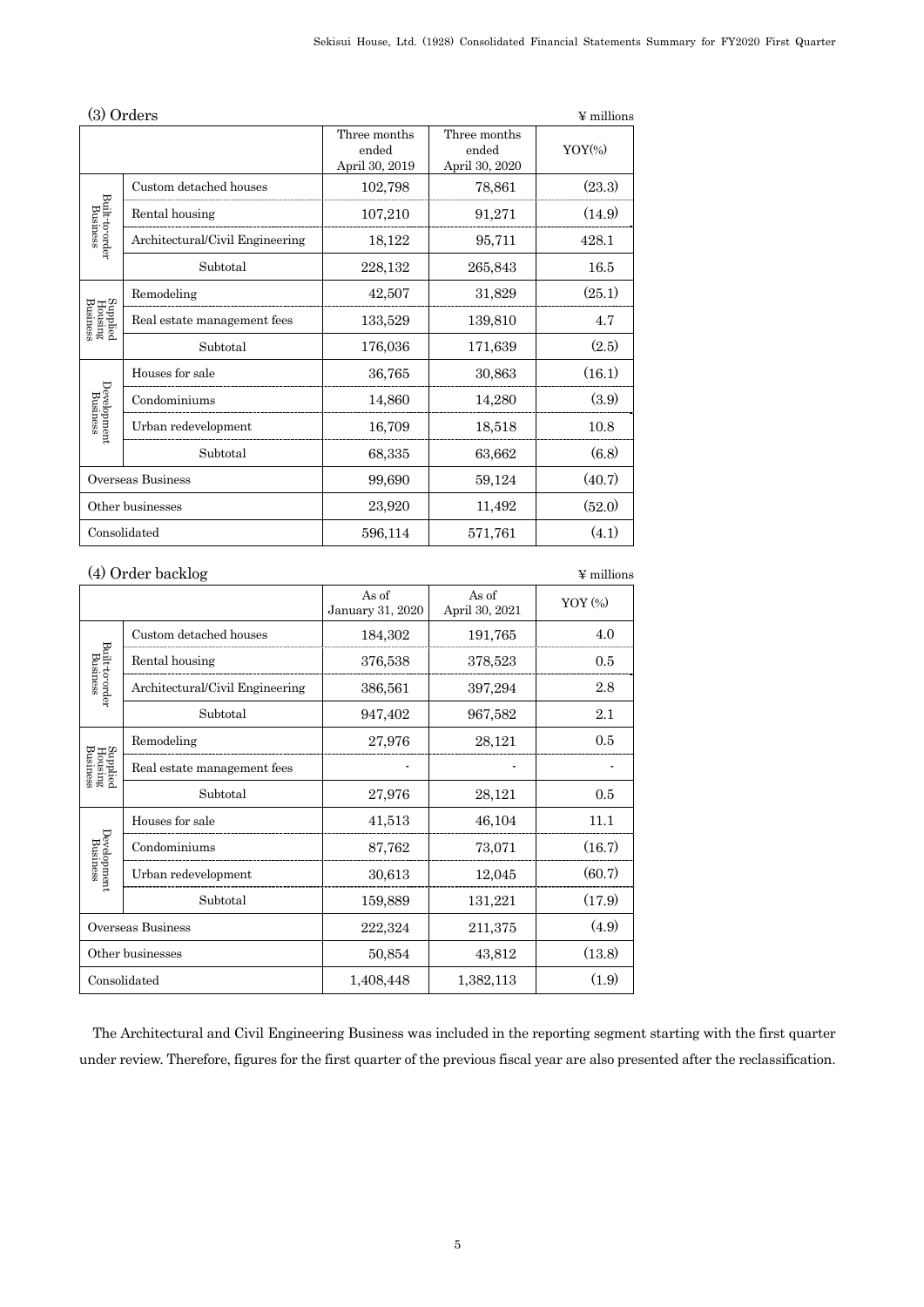#### 1. Qualitative Information Regarding the Consolidated Results for the Three Months under Review

#### (1) Information Regarding Consolidated Business Results

During the first quarter of the consolidated fiscal year under review, the global economy rapidly weakened and fell into an extremely difficult situation largely due to the reduction of economic activities to prevent the spread of COVID-19. In Japan, a decrease in consumer spending and production caused a sharp fall in corporate earnings, and risks such as further economic downturn and fluctuations in the financial and capital markets must be closely monitored.

In the housing market in Japan, the number of new housing starts declined particularly due to a fall in the construction of custom detached houses and rental houses. In addition, orders received in the entire market decreased primarily due to the reduction of sales activities to prevent the spread of COVID-19, causing growing uncertainty about the future.

Under these circumstances, the Company has prioritized the safety of customers, suppliers, affiliates, and employees and continuously taken measures and provided responses necessary to control the spread of infection while working in cooperation with competent public health centers, local governments, and others. Amid the emerging impact of reducing sales activities and visits to open houses and other events on orders received, the Company promoted orders through new approaches, such as proposing plans to customers using a web conference system.

In the Overseas Business, the number of housing starts and other statistics dropped significantly in the housing market in the United States, a key area for the Company, due to the spread of COVID-19. In the Overseas Business, the Company is carrying out activities for business recovery after carefully determining changes in the spread of COVID-19 in each country.

To mark the 60th anniversary of its founding, the Company has adopted "making home the happiest place in the world" as its global vision for the next 30 years, and has established the goal of becoming a global company that offers integrated proposals of technologies, lifestyle design and services, based on residential domain. It has also formulated a fifth mid-term management plan (FY2020-FY2022) and established "further strengthening core businesses and embarking on new businesses" as a basic policy under the management policy, "deployment of growth strategies focused on the residential business domain."

As part of the initiatives taken for new businesses, the Company continued to develop the Platform House to aid happiness in the era of the 100-year lifespan while simultaneously conducting research and development to launch HED-Net, the world's first in-home early detection network.

In the Trip Base Michi-no-Eki Stations Project implemented as a regional revitalization project, progress was made in the construction of roadside hotels that will open at 15 locations in six prefectures from autumn 2020.

In the first quarter of the consolidated fiscal year under review, net sales amounted to ¥598,096 million (up 25.3% year-on-year). Operating income amounted to ¥50,865 million (up 48.8% year-on-year), ordinary income to ¥47,599 million (up 36.2% year-on- year) and profit attributable to owners of parent to ¥30,626 million (up 29.5% year-on-year).

Business results by segments are as follows. It should be noted that new reportable segments apply from the first quarter of the consolidated fiscal year under review and that the comparison and analysis of figures for the three months ended April 30, 2020 are based on the new reportable segments.

#### <Built-to-Order Business>

#### (Custom Detached Houses Business)

In the Custom Detached Houses Business, the Company promoted sales of the Family Suite, a living room with a large area for maintaining a comfortable sense of distance among family members in addition to Green First Zero, its net zero energy house (ZEH), of which the adoption rate reached 87% in FY2019. The Family Suite was created based on the achievements of a study of Houses in which the more you live, the happier you will be, and advanced technologies. In addition to the current mainstay mid-class and high-end products, the Company boosted the sales of high-priced products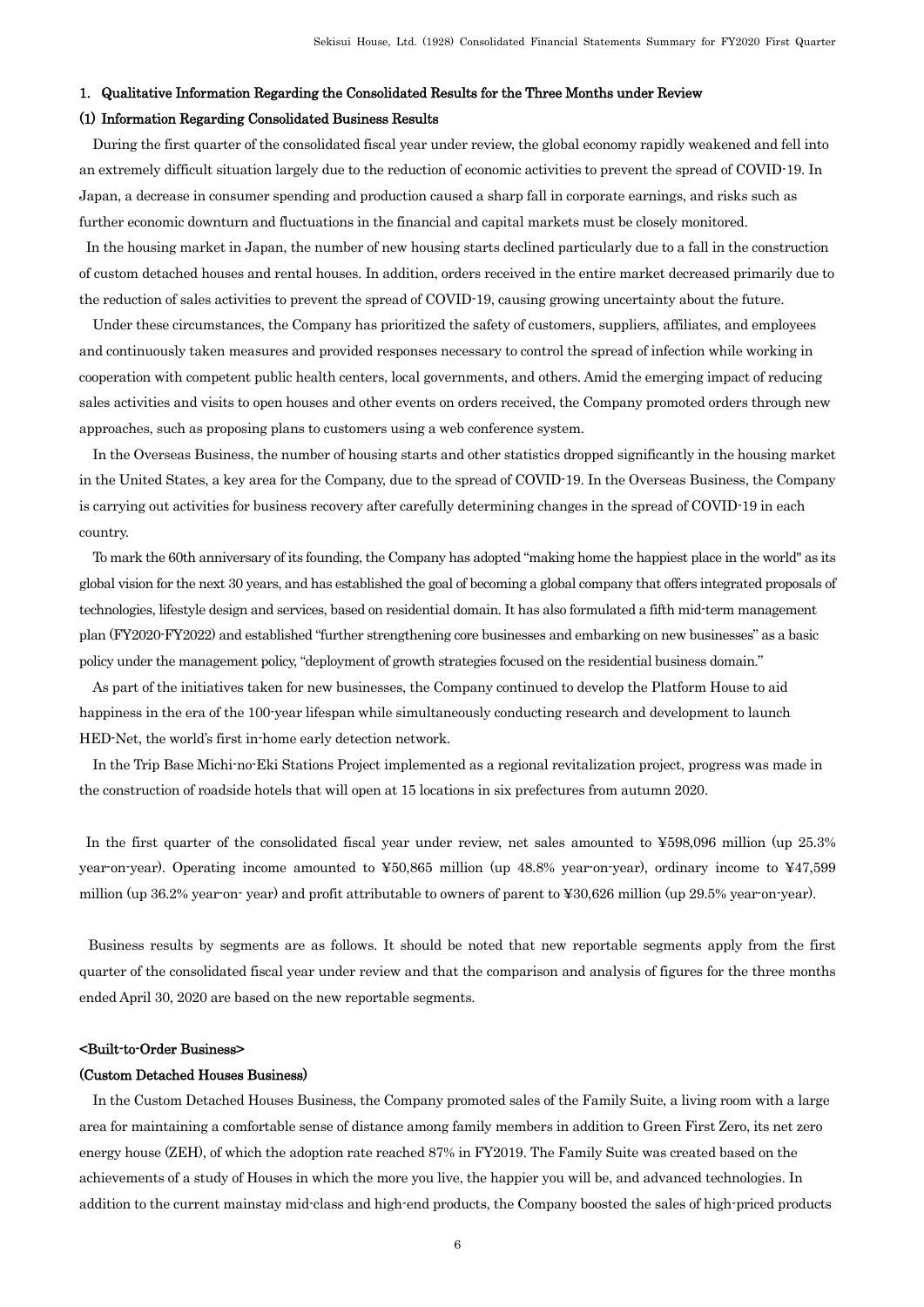with improved specifications and strengthened the second brand marketed by Sekisui House noie Limited to promote products in a wider price range.

Due to the spread of COVID-19, however, sales activities were affected by the cancelation of promotional events and orders received decreased.

Sales in the Custom Detached Houses Business amounted to ¥71,397 million, down 16.2% year-on-year, and operating income to ¥5,450 million, down 39.0% year-on-year.

#### (Rental Housing Business)

In the Rental Housing Business, the Company sought to win more orders for rental houses centered on those with three or four-stories by conducting exhaustive marketing in specific areas focused on urban districts and making attractive proposals that lead to stable management in the long term, Furthermore, the Company focused on businesses targeting companies and public projects and promoted sales in non-housing products built using factory-shipped materials by improving proposals for uses such as houses and hotels combined with a store, preschools, and medical factories. While implementing such activities, Due to the spread of COVID-19, however, sales activities were affected by the cancelation of promotional events and orders received decreased.

Sales in the Rental Housing Business amounted to ¥89,286 million, up 7.3% year-on-year, and operating income to ¥8,766 million, down 2.2% year-on-year.

#### (Architectural and Civil Engineering)

In the Architectural and Civil Engineering Business, sales in construction and civil engineering of Konoike Construction Co., Ltd., which became a consolidated subsidiary on October 1, 2019, were posted. The Company carried out sales promotion activities in the non-residential sector, which covers reinforced concrete (RC) commercial buildings, shops, offices and nursery schools.

Sales in the Architectural and Civil Engineering Business amounted to ¥84,978 million, up 583.9% year-on-year, and operating income to ¥9,459 million.

#### <Supplied Housing Business>

#### (Remodeling Business)

In the Remodeling Business, the Company promoted its shift from maintenance-based remodeling to proposal-based remodeling, which offers lifestyle ideas, and environment-based remodeling, such as energy-saving renovation, and took steps to bolster its sales structure. To owners of detached houses, the Company proposed Green First Renovation "Idokoro Dan-netsu," products based on the idea of partial insulation. To the owners of Sha-Maison rental houses, the Company proposed renovations that would contribute to stable management in the long term, including the maintenance and improvement of rent levels and occupancy rates.

Orders received, however, decreased due to reduced sales activities in an effort to prevent the spread of COVID-19. Sales in the Remodeling Business amounted to ¥31,684 million, down 2.1% year-on-year, and operating income to ¥3,998 million, down 9.5% year-on-year.

#### (Real Estate Management Fees Business)

In the Real Estate Management Fees Business, Sekiwa Real Estate companies changed their trade names to Sekisui House Real Estate companies and strengthened the rental and brokerage businesses to unify products under the Sekisui House brand and improve the unified business operation of the entire Group.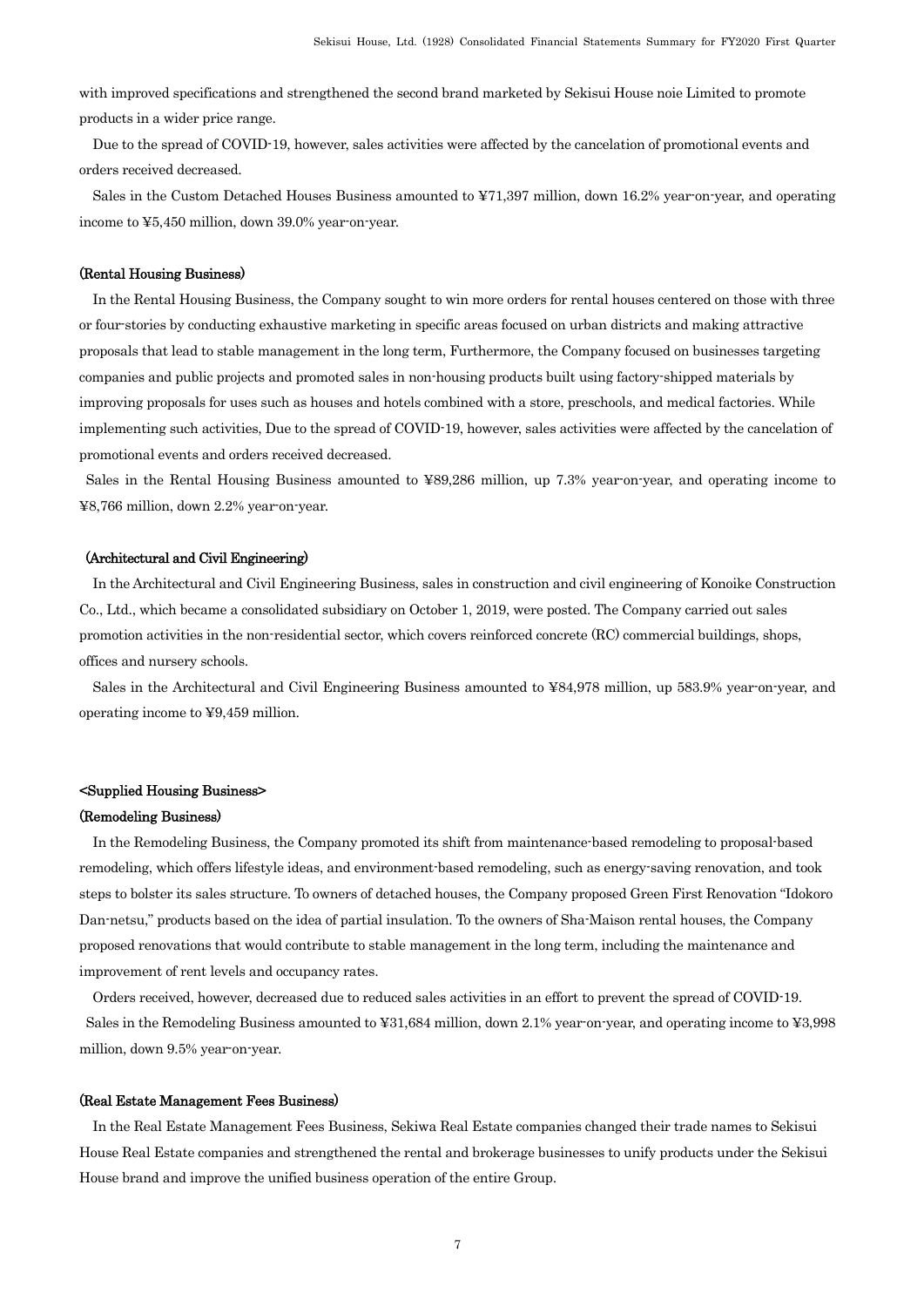the number of Sha-Maison rental housing units for block leasing and that of housing units under management is commissioned achieved solid growth through a group-based collaboration with Sekisui House Real Estate companies. Under this condition, the Company maintained high occupancy rates by meeting demand for high-quality rental houses featuring hotel-like specifications.

Sales in the Real Estate Management Fees Business amounted to ¥139,810 million, up 4.7% year-on-year, and operating income to ¥12,624 million, up 8.1% year-on-year.

#### <Development Business>

#### (Houses for Sale Business)

In the Houses for Sale Business, the Company continued to actively procure high-quality land for first-time buyers and worked to enhance sales to raise asset turnover. In addition, the Company advanced efforts to develop communities of high quality that can be passed on to the next generation in the forms of initiatives for planning and proposing not only individual gardens and external facilities but also integrated rows of houses and activities for supporting community development, adopting the concept of beauty that blooms with time in which attractions and value grow over the years. Sales in the Houses for Sale Business amounted to ¥26,272 million, down 28.9% year-on-year, and operating income to ¥1,045 million, down 63.6% year-on-year.

#### (Condominiums Business)

In the Condominium Business, the Company continued to implement its thorough area-specific strategies and advanced its brand strategies by integrating homebuilding knowhow gained through custom detached houses.

Sales of Grande Maison Issha 1-chome (Meito, Nagoya) and other properties remained strong. Deliveries were carried out as planned, which largely consisted of tower condominiums completed in the previous fiscal year.

Sales in the Condominiums Business amounted to ¥28,972 million, up 46.9% year-on-year, and operating income to ¥4,387 million, up 54.4% year-on-year.

#### (Urban Redevelopment Business)

In the Urban Redevelopment Business, occupancy rates for rental properties owned by the Sekisui House Group, such as offices, commercial buildings and Prime Maison rental houses developed by the Company, remained high. Meanwhile, the Company sold properties to Sekisui House Reit, Inc., including the Ritz-Carlton Kyoto (part of the stake) and Grand Mast Hirose Do-ri (Aoba, Sendai).

Sales in the Urban Redevelopment Business amounted to ¥37,086 million, up 157.8% year-on-year, and operating income to ¥8,394 million, up 302.0% year-on-year.

#### <Overseas Business>

In the Overseas Business, the Company operated its activities in line with the different measures taken in each country facing the spread of COVID-19. In the United States, the Company completed the delivery of Bear Creek (Denver) in the rental housing development business. The community development business and housing sales business of Woodside Homes Company, LLC also remained firm during the period. In China, the Company has been steadily delivering condominiums in Suzhou. In Australia, steady progress was made in the delivery of West Village (Brisbane).

Sales in the Overseas Business amounted to ¥70,073 million, up 73.0% year-on-year, and operating income to ¥8,107 million, up 173.0% year-on-year.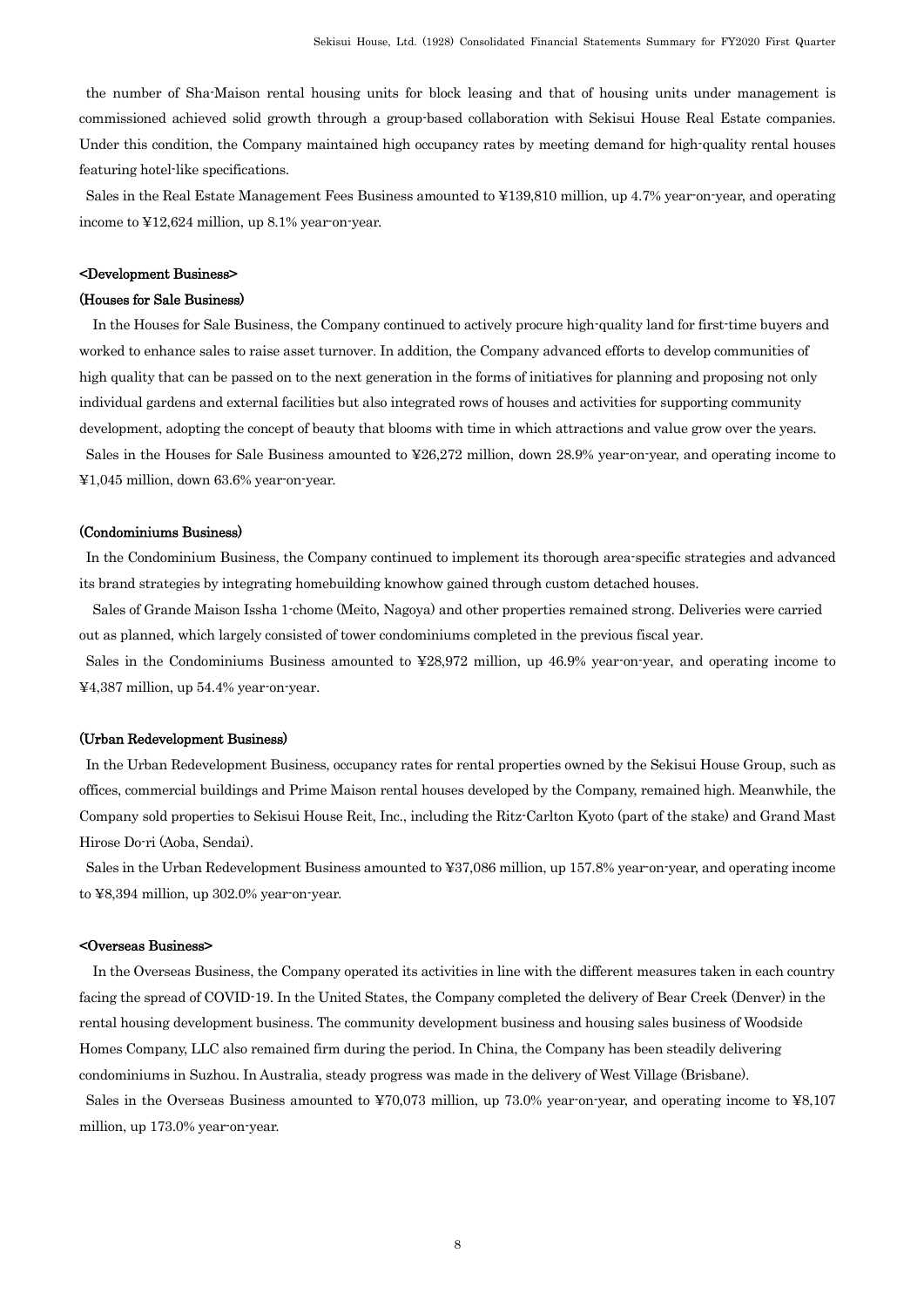#### <Other Businesses>

In the Exterior Business, the Company worked to enhance integrated proposals for houses and external facilities. The Company aggressively made proposals for building original gardens and external facilities in custom detached houses, rental houses, and condominiums based on the Gohon no Ki landscaping plan, through which garden trees are selected from natural and native species to match the local climate.

Sales in the Other Businesses amounted to ¥18,535 million, down 1.8% year-on-year, and operating loss to ¥932 million.

Aiming to be a leading company in environmental, social, and governance (ESG) management, the Company received for the second consecutive year the Silver Class in the Homebuilding category of the SAM Sustainability Award 2020, a sustainability assessment undertaken by RobecoSAM, a global class assessor of social responsibility investment (SRI). With respect to environmental efforts, the Company made a decarbonization declaration in 2008 to help build a

sustainable society, with 2050 as the target year. The Company has continuously promoted efforts to popularize ZEH and reduce greenhouse gases generated from its business activities.

The Company has adopted, for the first time in the industry, renewable energy-based electricity using Sekisui House Owner Denki at 380 offices across Japan, including open houses and Sumai no Yume Kojo, in an effort to achieve RE100 at an early stage.

In terms of enhancing its position on social issues, the Company continued to create workplaces that would enable employees to maximize their diverse skills and aimed to make diversity a growth driver. These initiatives include childcare leave of at least one month for male employees, which has been taken by all of eligible employees in FY2019.

In the area of governance, the Company has steadily implemented 17 concrete measures in two years since 2018, the year that was positioned as the first year of governance reforms. It will continue to implement governance reforms both from the top management and business management, and develop an organizational climate for achieving innovation and communication to increase the effective of its corporate governance.

#### (2) Information Regarding Consolidated Financial Conditions

Total assets decreased by ¥115,748 million to ¥2,518,999 million at the end of the first quarter of the consolidated fiscal year under review. This was primarily attributable to a decrease in cash and deposits in accordance with payments of notes and accounts payable and income taxes. Liabilities decreased ¥84,715 million to ¥1,243,182 million, mainly due to the decreases in notes and accounts payable and income taxes payment. Net asset, despite posting profit attributable to owners of parent, decreased ¥31,033 million to ¥1,275,816 million, mainly due to payments of dividends and an decrease in translation adjustment.

#### (3) Information Regarding Consolidated Results Forecast

The impact of the spread of COVID-19 on the Company's business is described in the news release, "Statement regarding the Impact of the COVID-19 Coronavirus," dated May 21, 2020, and the Company is currently analyzing the impact on its full-year financial forecasts. Therefore, the Company will leave its consolidated forecasts for the fiscal year ending January 31, 2021, announced on March 5, 2020, as they are and will promptly announce any impact on its business that should be disclosed.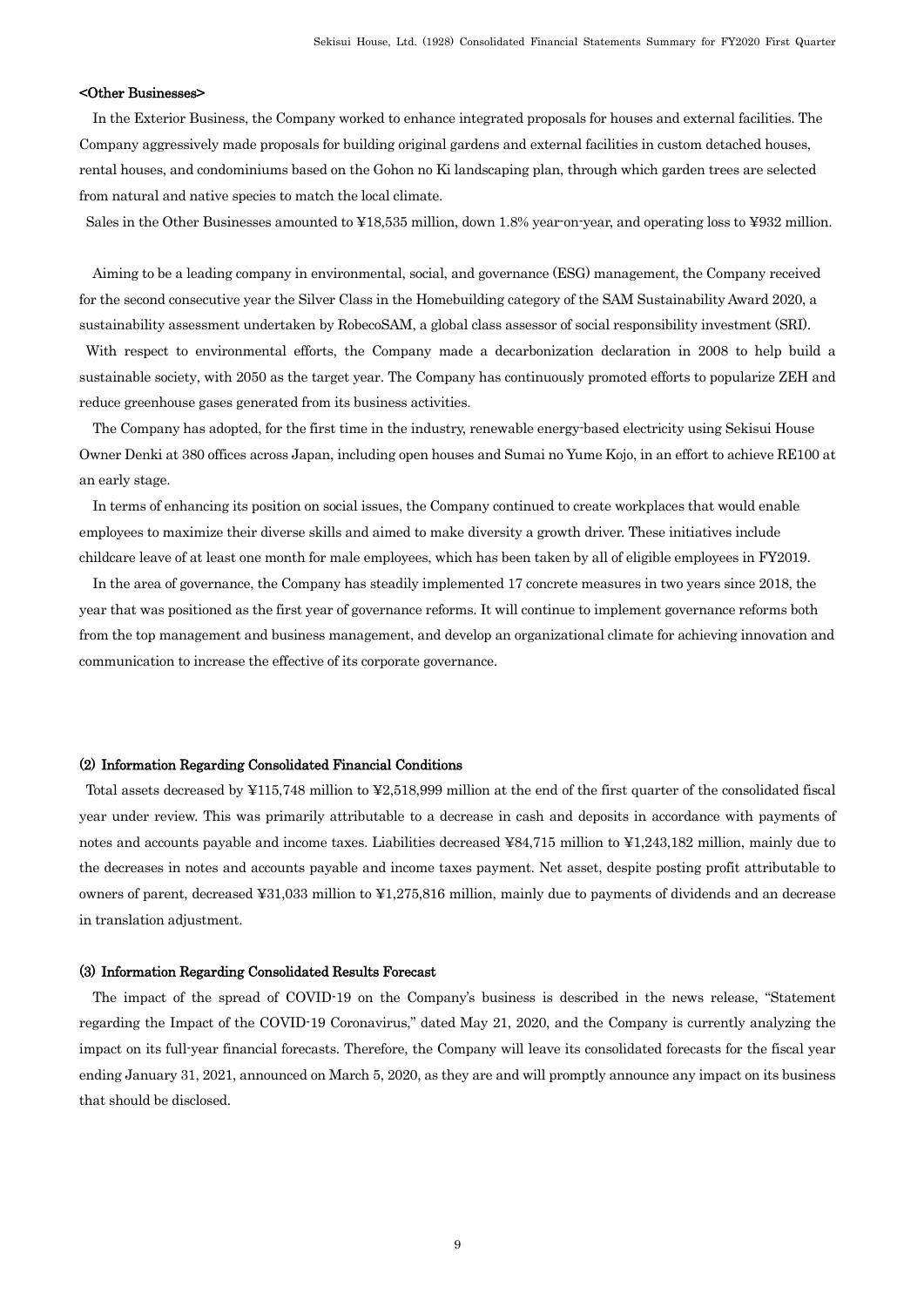# 2. Consolidated Quarterly Financial Statements

# (1) Consolidated Quarterly Balance Sheet

|                                                                                |                        | $(\frac{y}{x})$ million |
|--------------------------------------------------------------------------------|------------------------|-------------------------|
|                                                                                | As of January 31, 2020 | As of April 30, 2020    |
| Assets                                                                         |                        |                         |
| Current assets                                                                 |                        |                         |
| Cash and deposits                                                              | 584,635                | 485,722                 |
| Notes receivable, accounts receivable from<br>completed construction contracts | 133,978                | 159,226                 |
| Costs on uncompleted construction contracts                                    | 17,934                 | 17,477                  |
| Buildings for sale                                                             | 342,594                | 339,557                 |
| Land for sale in lots                                                          | 541,524                | 515,817                 |
| Undeveloped land for sale                                                      | 94,827                 | 91,050                  |
| Other inventories                                                              | 8,323                  | 8,809                   |
| Other                                                                          | 93,374                 | 96,386                  |
| Less allowance for doubtful accounts                                           | (1,186)                | (1,178)                 |
| Total current assets                                                           | 1,816,005              | 1,712,869               |
| Noncurrent assets                                                              |                        |                         |
| Property, plant and equipment                                                  |                        |                         |
| Buildings and structures                                                       | 179,449                | 189,997                 |
| Machinery, equipment and vehicles                                              | 9,155                  | 9,176                   |
| Land                                                                           | 284,769                | 285,247                 |
| Construction in progress                                                       | 28,267                 | 20,003                  |
| Other, net                                                                     | 8.914                  | 8,789                   |
| Total property, plant and equipment                                            | 510,556                | 513,214                 |
| Intangible assets                                                              | 18,661                 | 18,710                  |
| Investments and other assets                                                   |                        |                         |
| Investment in securities                                                       | 157,715                | 156,455                 |
| Long term loans receivable                                                     | 36,568                 | 18,649                  |
| Asset for retirement benefits                                                  | 1,502                  | 1,559                   |
| Deferred tax assets                                                            | 31,007                 | 31,763                  |
| Other                                                                          | 63,218                 | 66,234                  |
| Less allowance for doubtful accounts                                           | (486)                  | (457)                   |
| Total investments and other assets                                             | 289,525                | 274,205                 |
| Total noncurrent assets                                                        | 818,742                | 806,130                 |
| Total assets                                                                   | 2,634,748              | 2,518,999               |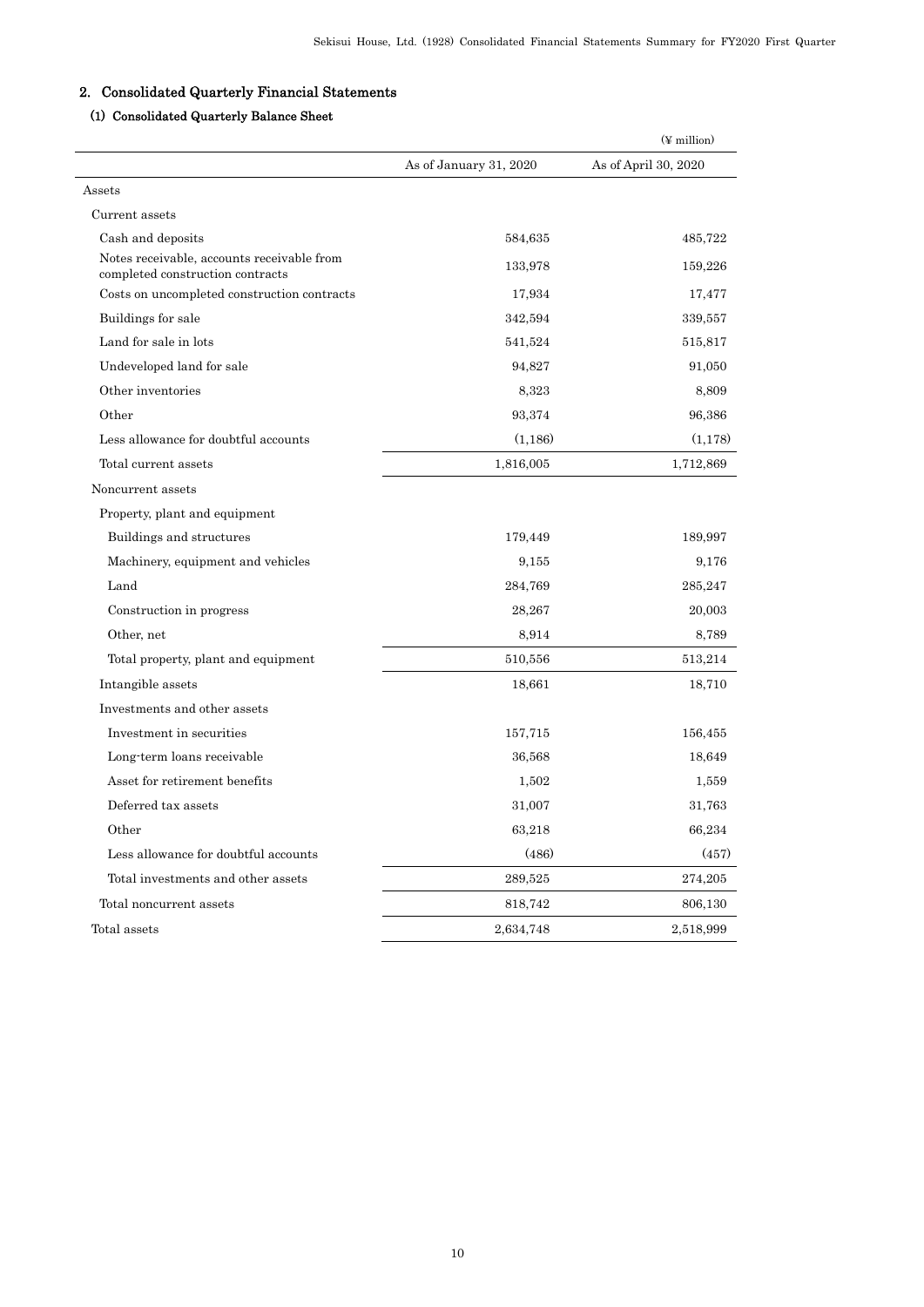|                                                                     |                        | $(\frac{y}{x})$ million |
|---------------------------------------------------------------------|------------------------|-------------------------|
|                                                                     | As of January 31, 2020 | As of April 30, 2020    |
| Liabilities                                                         |                        |                         |
| Current liabilities                                                 |                        |                         |
| Notes payable, accounts payable for<br>construction contracts       | 125,955                | 119,813                 |
| Electronically recorded obligations operating                       | 93,594                 | 79,481                  |
| Short-term loans                                                    | 166,486                | 171,399                 |
| Short-term bonds                                                    | 15,000                 |                         |
| Current portion of long-term loans payable                          | 18,693                 | 16,774                  |
| Accrued income taxes                                                | 30,980                 | 11,448                  |
| Advances received on construction contracts in<br>progress          | 241,805                | 238,818                 |
| Accrued employees' bonuses                                          | 27,939                 | 22,394                  |
| Accrued directors' and corporate auditors'<br>bonuses               | 1,523                  | 274                     |
| Provision for warranties for completed<br>construction              | 3,352                  | 3,432                   |
| Other                                                               | 96,535                 | 88,372                  |
| Total current liabilities                                           | 821,866                | 752,211                 |
| Long-term liabilities                                               |                        |                         |
| Bonds payable                                                       | 200,000                | 200,000                 |
| Long-term loans payable                                             | 178,928                | 165,865                 |
| Guarantee deposits received                                         | 59,164                 | 59,497                  |
| Deferred income taxes                                               | 2,179                  | 877                     |
| Accrued retirement benefits for directors and<br>corporate auditors | 1,107                  | 830                     |
| Liabilities for retirement benefits                                 | 49,414                 | 49,268                  |
| Other                                                               | 15,236                 | 14,631                  |
| Total long-term liabilities                                         | 506,030                | 490,970                 |
| Total liabilities                                                   | 1,327,897              | 1,243,182               |
| Net assets                                                          |                        |                         |
| Shareholders' equity                                                |                        |                         |
| Common stock                                                        | 202,591                | 202,591                 |
| Capital surplus                                                     | 258,994                | 258,992                 |
| Retained earnings                                                   | 786,591                | 777,793                 |
| Less treasury stock, at cost                                        | (13,668)               | (5,210)                 |
| Total shareholders' equity                                          | 1,234,509              | 1,234,166               |
| Accumulated other comprehensive income                              |                        |                         |
| Net unrealized holding gain on securities                           | 39,894                 | 25,772                  |
| Deferred (loss) gain on hedges                                      | (60)                   | (104)                   |
| Translation adjustments                                             | 11,174                 | (7,142)                 |
| Retirement benefits liability adjustments                           | (19, 322)              | (17, 965)               |
| Total accumulated other comprehensive<br>income                     | 31,686                 | 558                     |
| Stock subscription rights                                           | 609                    | 542                     |
| Non-controlling interests                                           | 40,044                 | 40,549                  |
| Total net assets                                                    | 1,306,850              | 1,275,816               |
| Total liabilities and net assets                                    | 2,634,748              | 2,518,999               |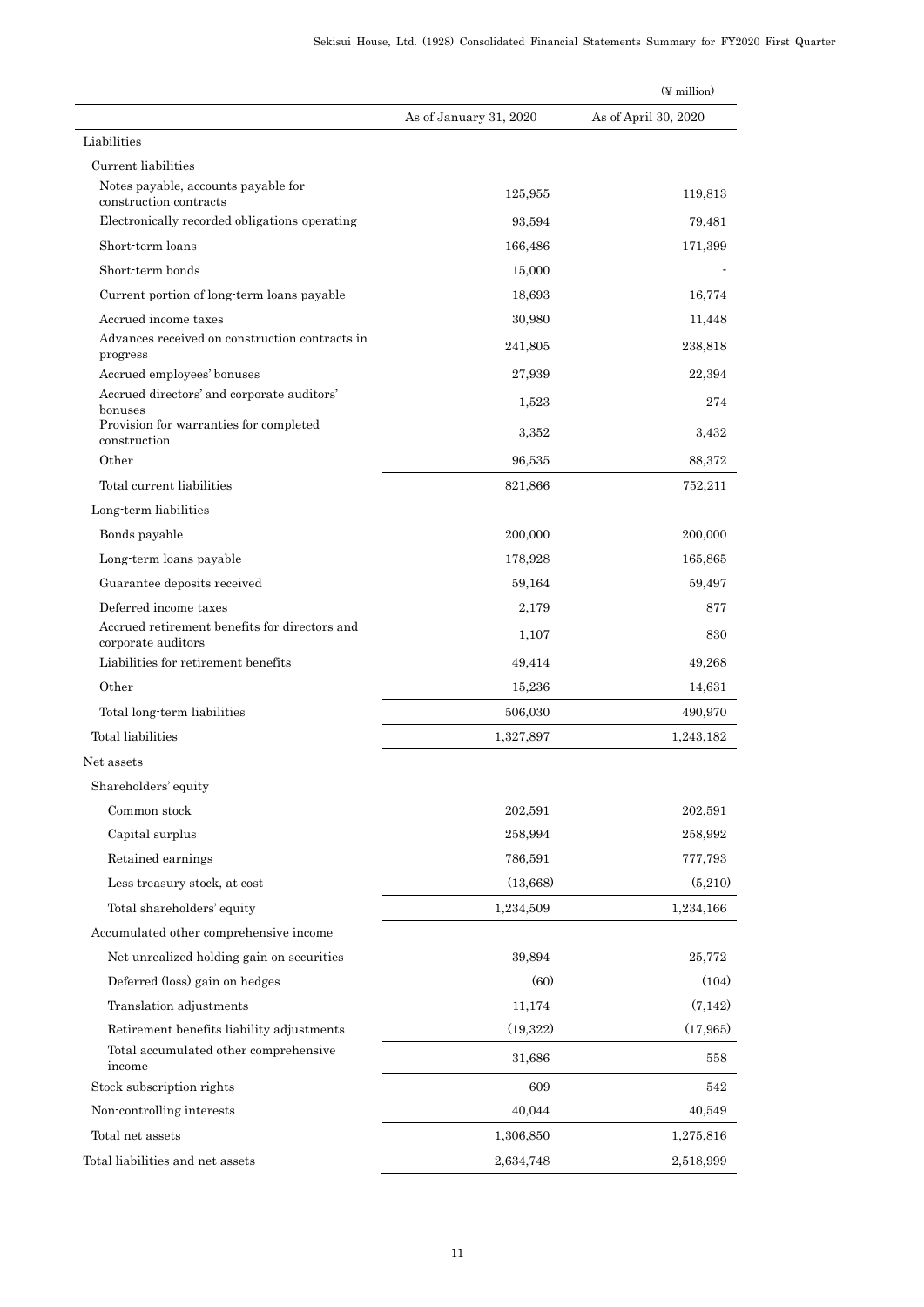# (2) Consolidated Quarterly Statement of Income and Consolidated Quarterly Statement of Comprehensive Income

# (Consolidated Quarterly Statement of Income)

For the three months ended April 30, 2019 and 2020

|                                                  |                            | $(\frac{y}{x})$ million      |
|--------------------------------------------------|----------------------------|------------------------------|
|                                                  | Feb. 1, 2019–Apr. 30, 2019 | Feb. 1, 2020 - Apr. 30, 2020 |
| Net sales                                        | 477,156                    | 598,096                      |
| Cost of sales                                    | 378,463                    | 477,237                      |
| Gross profit                                     | 98,693                     | 120,858                      |
| Selling, general and administrative expenses     | 64,518                     | 69,993                       |
| Operating income                                 | 34,174                     | 50,865                       |
| Non-operating income                             |                            |                              |
| Interest income                                  | 353                        | 694                          |
| Dividends income                                 | 42                         | 42                           |
| Foreign exchange gain                            | 579                        |                              |
| Equity in earnings of affiliates                 | 1,397                      | 461                          |
| Other                                            | 724                        | 603                          |
| Total non-operating income                       | 3,097                      | 1,802                        |
| Non-operating expenses                           |                            |                              |
| Interest expenses                                | 1,519                      | 767                          |
| Foreign exchange losses                          |                            | 3,351                        |
| Other                                            | 806                        | 949                          |
| Total non-operating expenses                     | 2,325                      | 5,068                        |
| Ordinary income                                  | 34,946                     | 47,599                       |
| Extraordinary loss                               |                            |                              |
| Loss on revaluation of investments in securities |                            | 486                          |
| Loss on sales or disposal of fixed assets        | 291                        | 230                          |
| Loss on impairment of fixed assets               | $\overline{2}$             | 52                           |
| Total extraordinary losses                       | 293                        | 770                          |
| Profit before income taxes                       | 34,653                     | 46,829                       |
| Income taxes-current                             | 7,593                      | 10,143                       |
| Income taxes-deferred                            | 3,302                      | 3,358                        |
| Total income taxes                               | 10,896                     | 13,501                       |
| Profit                                           | 23,756                     | 33,327                       |
| Profit attributable to non-controlling interests | 103                        | 2,701                        |
| Profit attributable to owners of parent          | 23,653                     | 30,626                       |